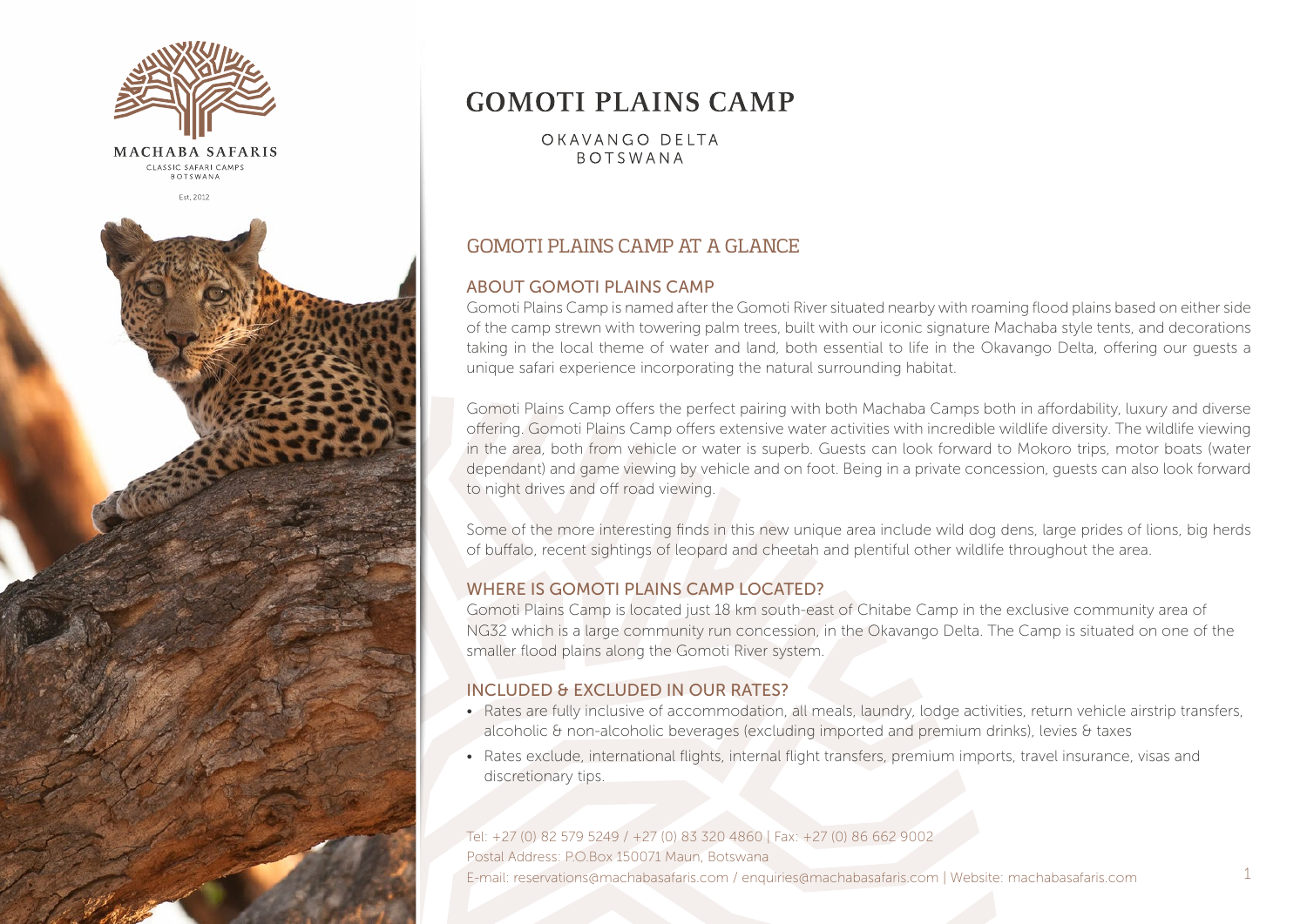

### FACILITIES AVAILABLE AT GOMOTI PLAINS CAMP

- Swimming Pool, with loungers
- Tented Main Area
- Library
- Picturesque views over the tributaries of the Gomoti river
- Spa Therapist treatments include massages and facials done in guests rooms.
- Curio shop

### GPS CO-ORDINATES

• S19 35 09 45 F23 32 50 16

### WHAT GUESTS CAN EXPECT TO DO AT GOMOTI PLAINS CAMP

- Morning and evening game drives
- Walking (guide dependant)
- Mokoros (water dependent)
- Motorised boats (water dependant)
- Gameviewing from the comfort of your own tent
- Fishing
- After Dinner Night Drive

# GETTING TO GOMOTI PLAINS

- Access to Gomoti Plain is by air only.
- Gomoti Plains is a 15 20 minute charter flight from Maun
- Gomoti Plains is a 50 60 minute charter flight from Kasane
- There is a 30 Minute drive from the airstrip to camp but can vary if water levels are high
- We can also book inter-camp flight transfers

# NEED TO KNOW ABOUT THE ACCOMMODATION

- Luxury tented camp 10 Tents in Total Max 24 guests
- 8 x Luxury Tents
- 2 x Family Luxury Tents
- Children of all ages welcome. A private vehicle is required for children under 6 participating in game activities. No babysitting facilities available.

#### Tel: +27 (0) 82 579 5249 / +27 (0) 83 320 4860 | Fax: +27 (0) 86 662 9002

Postal Address: P.O.Box 150071 Maun, Botswana E-mail: reservations@machabasafaris.com / enquiries@machabasafaris.com | Website: machabasafaris.com 2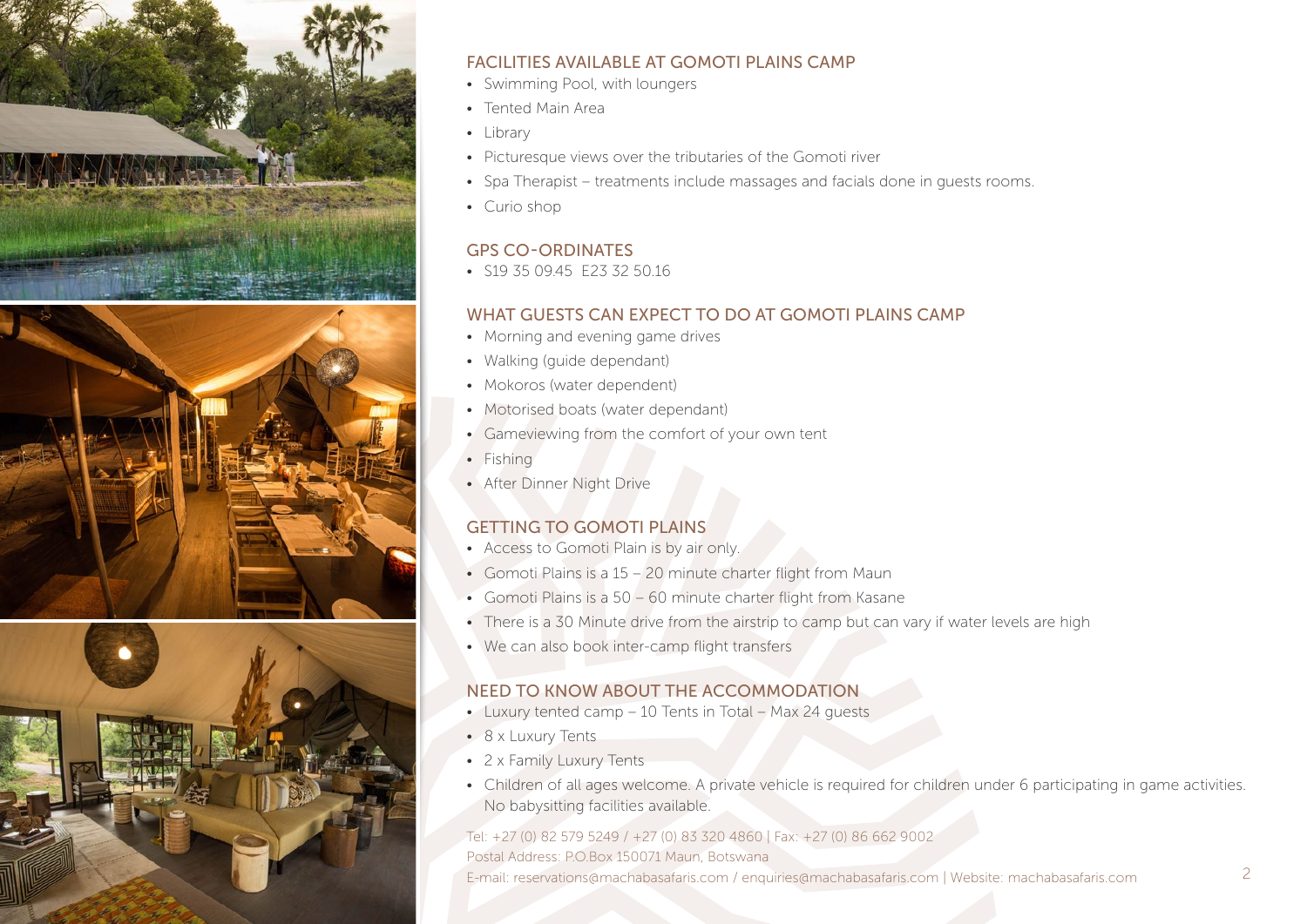





### NOTES ABOUT SHARING AND CHILDREN:

- Children aged 5 years and younger stay free, children 6-11 pay standard child rate (50% of adult sharing rate). Children 12+ pay full adult rate.
- No more than two children under 12 years of age in family luxury tent with two adults. (Additional children on request, please speak to reservations)
- One child and one adult in standard luxury tent pay adult + child rate.
- One adult permitted to stay in family luxury tent with two other adults at full adult rate.
- It is mandatory for a private vehicle to be booked for guests travelling with children under the age of 6.
- No children under 12 allowed to participate on Mokoro and Game Walk activities.

### A TYPICAL DAY AT GOMOTI PLAINS

A typical summer day at Gomoti Plains:

(Kindly note times may vary slightly and winter timings are different)

| 05h30              | Wake up call at the room                                                   |
|--------------------|----------------------------------------------------------------------------|
| 06h00              | Light breakfast in the main area                                           |
| 06h30              | Depart for your morning activity: game drive, nature walk, mokoro          |
| 10h30              | Return from morning activity                                               |
| 11h00              | <b>Brunch</b>                                                              |
|                    | Afternoon at leisure – possible activities: Swimming pool, curio shop, spa |
| 15h30              | Afternoon Tea                                                              |
| 16h00              | Depart on afternoon game drive /river cruise (water dependant)             |
| 19h30              | Return from game drive                                                     |
| 20 <sub>h</sub> 00 | Dinner under the stars (weather permitting)                                |
|                    |                                                                            |

After dinner: optional night drive

Tel: +27 (0) 82 579 5249 / +27 (0) 83 320 4860 | Fax: +27 (0) 86 662 9002 Postal Address: P.O.Box 150071 Maun, Botswana E-mail: reservations@machabasafaris.com / enquiries@machabasafaris.com | Website: machabasafaris.com 3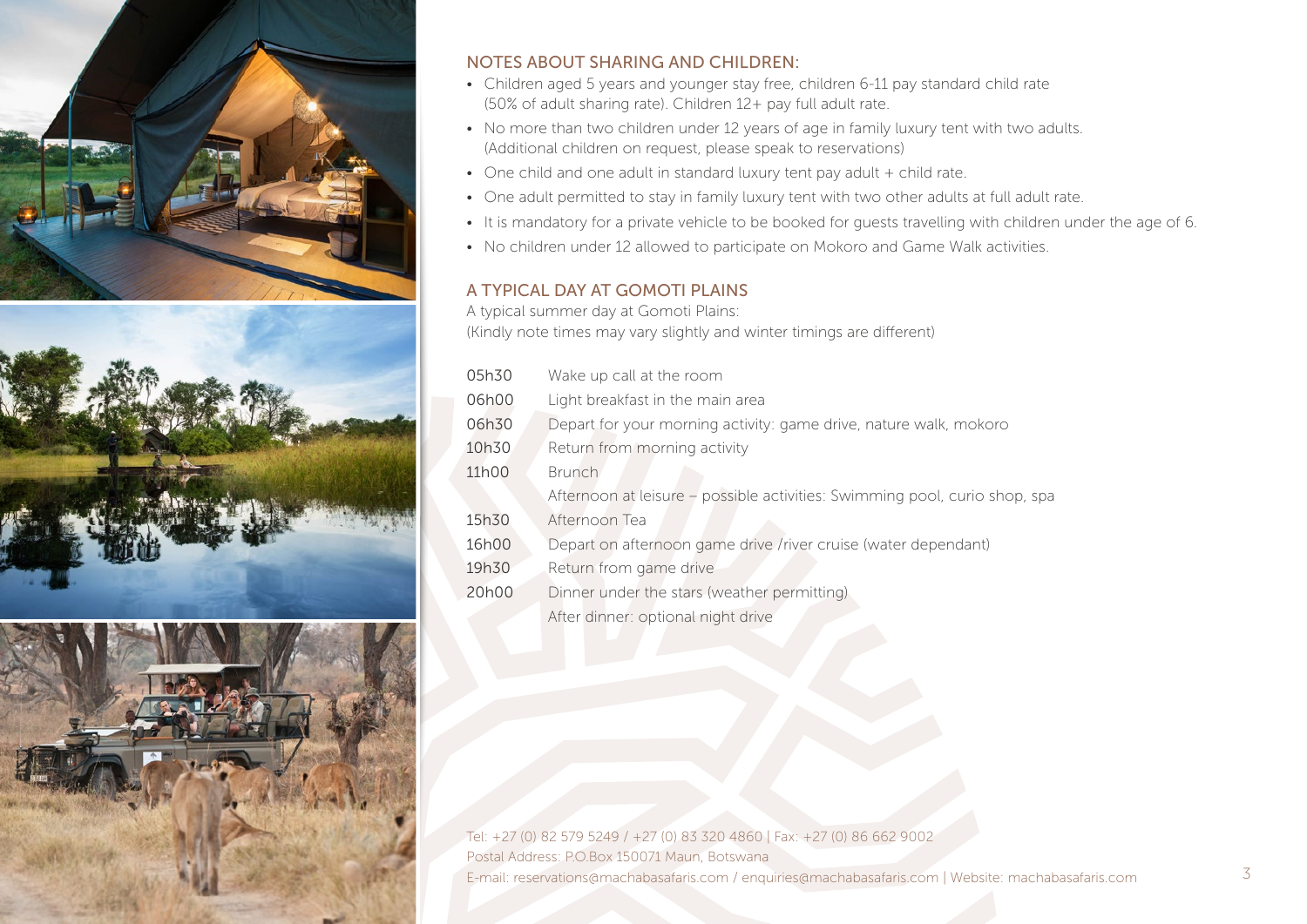

### IMPORTANT INFORMATION:

- Because Botswana is a malaria area, precautions are recommended. All travellers coming from or going through countries which have been declared yellow fever infected areas must provide an international health certificate of vaccination for yellow fever upon arrival into Botswana.
- The water in camp is safe to drink.
- Gomoti Plains has 220V plug points in all the tents which can be used to charge batteries and sleep apnoea machines, however, are not suitable for hairdryers and electric shavers.
- There is no wifi in the tents or main areas, limited wifi can be accessed near the office.
- No children under 12 allowed to participate in Mokoro and Game Walk activities.
- A maximum of 20kg of luggage per person is allowed for light aircraft flights, including hand luggage and camera equipment. Please ensure that all luggage is soft-sided. Only bags without wheels are permitted. Luggage dimensions should not exceed 25cm (10 inches) wide, 30cm (12 inches) high and 62 cm (24 inches) long.
- Passengers weighing between 110 120 kg (242 264 lbs.) please need to advise us when making a booking, so tat we can in turn advise Mack Air for scheduling purposes. Passengers weighing over 120 kg (264 lbs.) will be expected to purchase an additional seat.
- Tent 4 is wheel chair friendly.

# WHAT TO PACK?

Clothing on safari should be comfortable and colours should blend in with nature as much as possible. Beige, greens, browns, tan and khaki coloured clothing is advisable. Evening dress is 'smart casual', no formal wear required.

# YEAR ROUND

- Layers the best way to dress on safari, due to fluctuating temperatures. We recommend cotton. Long sleeves and trousers will protect from both sun and insects.
- Fleece/warm sweater or warm jacket for morning and evening game drives
- Hat broad brimmed for protection against the sun.
- Sunglasses dark ones to cut the glare.
- Light cotton shirts and T-shirts; Blouses or shirts
- Shorts, trousers and chinos
- Shoes good, comfortable sturdy closed shoes/boots and socks for walking.

Tel: +27 (0) 82 579 5249 / +27 (0) 83 320 4860 | Fax: +27 (0) 86 662 9002 Postal Address: P.O.Box 150071 Maun, Botswana E-mail: reservations@machabasafaris.com / enquiries@machabasafaris.com | Website: machabasafaris.com 4